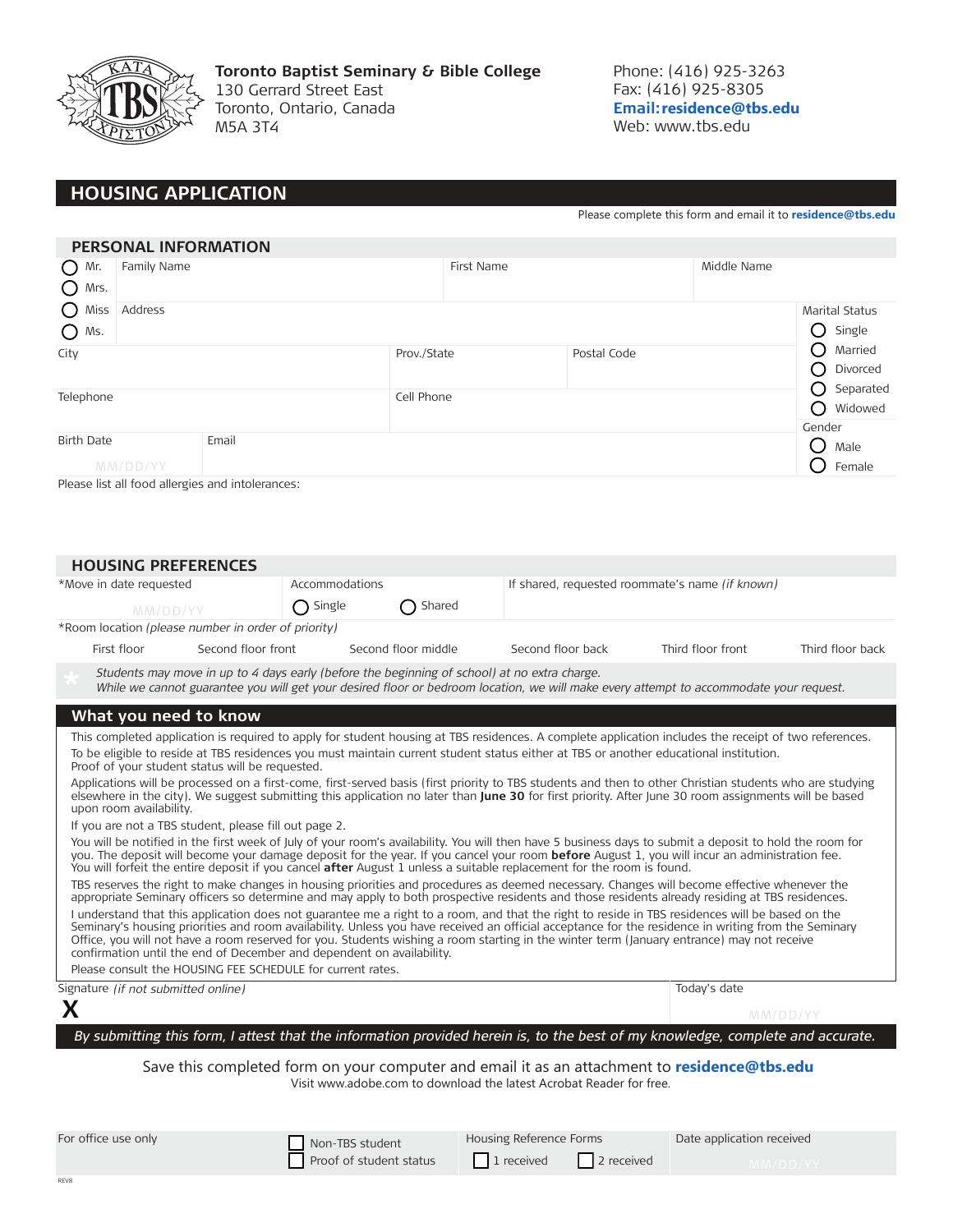#### NON TBS STUDENTS If not a TBS student please fill out the following information:

How did you hear about us?

At which school are you currently enrolled?

In which program are you currently enrolled?

**REFERENCES** Please submit two references - one from a Pastor, Elder, or Deacon and another from a mature Christian. You must have each of your references separately fill out and submit a Housing Reference Form to us.

| 1. PASTOR, ELDER, OR DEACON REFERENCE |                                      |             |            |             |  |  |  |
|---------------------------------------|--------------------------------------|-------------|------------|-------------|--|--|--|
| $\bigcup$ Rev.<br>$O$ Mr.             | Family Name                          |             | First Name |             |  |  |  |
| O<br>Mrs.<br>$\bigcirc$ Miss          | Address                              |             |            |             |  |  |  |
| City                                  |                                      | Prov./State |            | Postal Code |  |  |  |
| Telephone                             |                                      | Email       |            |             |  |  |  |
|                                       | <b>2. MATURE CHRISTIAN REFERENCE</b> |             |            |             |  |  |  |
| $O$ Mr.<br>$\bigcirc$ Mrs.            | Family Name                          | First Name  |            |             |  |  |  |
| O Miss<br>$\bigcap$ Ms.               | Address                              |             |            |             |  |  |  |
| City                                  |                                      | Prov./State |            | Postal Code |  |  |  |
| Telephone                             |                                      | Email       |            |             |  |  |  |

**TESTIMONY** Please provide a short testimony of how the Lord saved you.